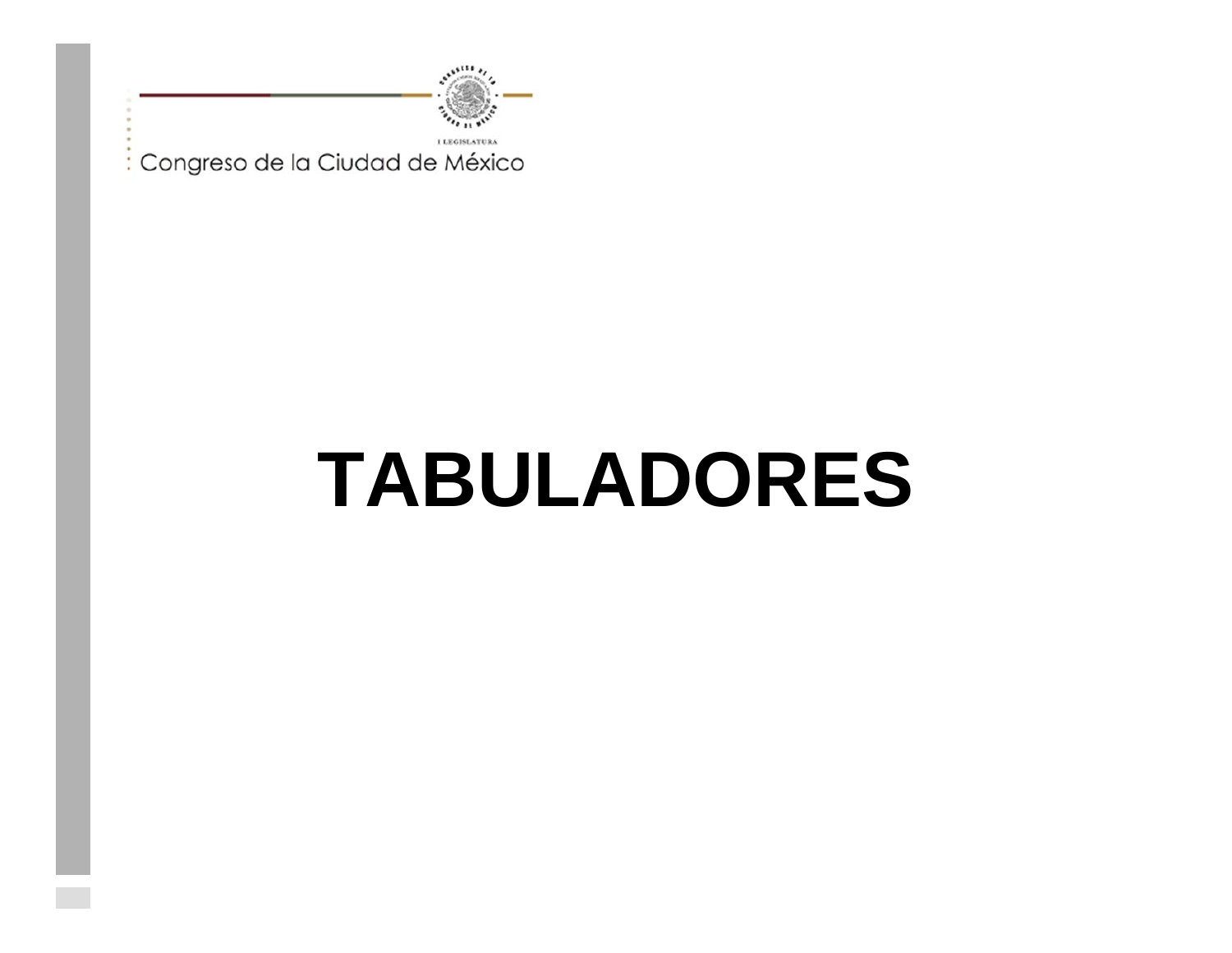**SALARED A** 

| <b>TABULADOR HONORARIOS DIPUTADOS</b> |               |                      |                    |                     |  |  |  |  |
|---------------------------------------|---------------|----------------------|--------------------|---------------------|--|--|--|--|
| <b>NIVEL</b>                          | <b>PUESTO</b> | <b>IMPORTE BRUTO</b> | <b>ISR MENSUAL</b> | <b>IMPORTE NETO</b> |  |  |  |  |
| HD1                                   | <b>ASESOR</b> | \$<br>3,797.40       | \$<br>220.80       | \$<br>3,576.60      |  |  |  |  |
| HD <sub>2</sub>                       | <b>ASESOR</b> | \$<br>4,339.80       | \$<br>261.32       | \$<br>4,078.48      |  |  |  |  |
| HD <sub>3</sub>                       | <b>ASESOR</b> | \$<br>4,990.80       | \$<br>332.15       | \$<br>4,658.65      |  |  |  |  |
| HD4                                   | <b>ASESOR</b> | \$<br>5,750.40       | \$<br>414.79       | \$<br>5,335.61      |  |  |  |  |
| HD5                                   | <b>ASESOR</b> | \$<br>6,510.00       | \$<br>497.43       | \$<br>6,012.57      |  |  |  |  |
| HD <sub>6</sub>                       | <b>ASESOR</b> | \$<br>7,594.80       | \$<br>625.47       | \$<br>6,969.33      |  |  |  |  |
| HD7                                   | <b>ASESOR</b> | \$<br>8,896.80       | \$<br>839.46       | \$<br>8,057.34      |  |  |  |  |
| HD <sub>8</sub>                       | <b>ASESOR</b> | \$<br>10,416.00      | \$<br>1,115.74     | \$<br>9,300.26      |  |  |  |  |
| HD <sub>9</sub>                       | <b>ASESOR</b> | \$<br>11,934.90      | \$<br>1,440.17     | \$<br>10,494.73     |  |  |  |  |
| <b>HD10</b>                           | <b>ASESOR</b> | \$<br>13,671.00      | \$<br>1,811.01     | \$<br>11,859.99     |  |  |  |  |
| <b>HD11</b>                           | <b>ASESOR</b> | \$<br>15,732.30      | \$<br>2,251.30     | \$<br>13,481.00     |  |  |  |  |
| <b>HD12</b>                           | <b>ASESOR</b> | \$<br>18,119.40      | \$<br>2,761.18     | \$<br>15,358.22     |  |  |  |  |
| <b>HD13</b>                           | <b>ASESOR</b> | \$<br>20,940.30      | \$<br>3,367.40     | \$<br>17,572.90     |  |  |  |  |
| <b>HD14</b>                           | <b>ASESOR</b> | \$<br>23,869.80      | \$<br>4,056.42     | \$<br>19,813.38     |  |  |  |  |
| <b>HD15</b>                           | <b>ASESOR</b> | \$<br>27,124.80      | \$<br>4,822.00     | \$<br>22,302.80     |  |  |  |  |
| <b>HD16</b>                           | <b>ASESOR</b> | \$<br>32,550.00      | \$<br>6,098.01     | \$<br>26,451.99     |  |  |  |  |
| <b>HD17</b>                           | <b>ASESOR</b> | \$<br>41,772.30      | \$<br>8,852.59     | \$<br>32,919.71     |  |  |  |  |
| <b>HD18</b>                           | <b>ASESOR</b> | \$<br>52,080.00      | \$<br>11,944.90    | \$<br>40,135.10     |  |  |  |  |
| <b>HD19</b>                           | <b>ASESOR</b> | \$<br>65,100.00      | \$<br>15,902.90    | \$<br>49,197.10     |  |  |  |  |
| <b>HD20</b>                           | <b>ASESOR</b> | \$<br>77,737.20      | \$<br>19,946.80    | \$<br>57,790.40     |  |  |  |  |
| <b>HD21</b>                           | <b>ASESOR</b> | \$<br>83,911.20      | \$<br>21,934.04    | \$<br>61,977.16     |  |  |  |  |
| <b>HD22</b>                           | <b>ASESOR</b> | \$<br>94,357.50      | \$<br>25,458.78    | \$<br>68,871.72     |  |  |  |  |
| <b>HD23</b>                           | <b>ASESOR</b> | \$<br>105,360.30     | \$<br>29,226.74    | \$<br>76,133.56     |  |  |  |  |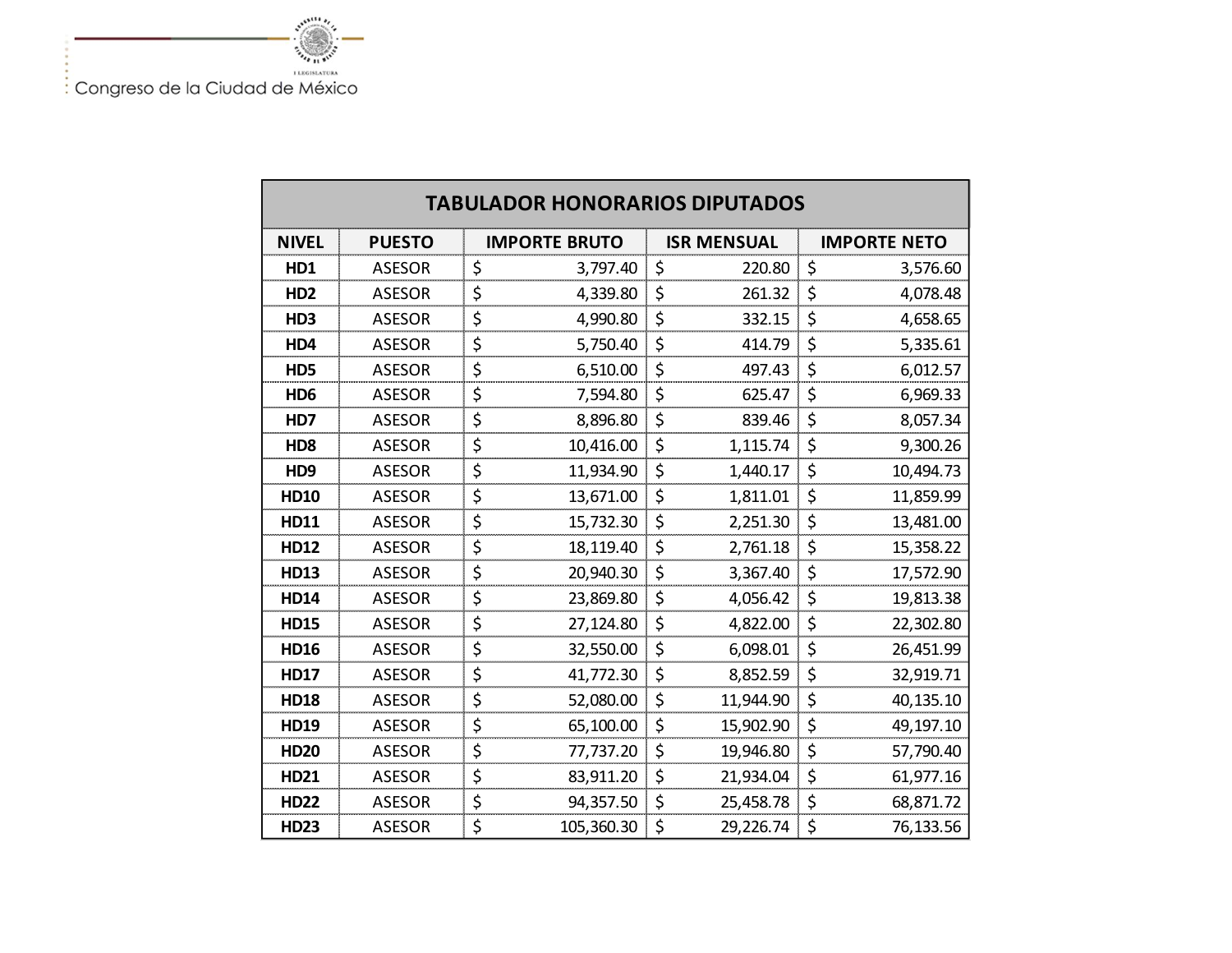

| <b>TABULADOR MANDOS MEDIOS Y SUPERIORES</b> |                                      |    |            |            |                    |    |           |  |  |
|---------------------------------------------|--------------------------------------|----|------------|------------|--------------------|----|-----------|--|--|
| <b>NIVEL SALARIAL</b>                       | <b>PUESTO</b><br><b>SUELDO BRUTO</b> |    |            | <b>ISR</b> | <b>SUELDO NETO</b> |    |           |  |  |
| 28AAN                                       | JEFE DE DEPARTAMENTO                 | \$ | 26,452.78  | \$         | 4,639.93           | \$ | 21,812.85 |  |  |
| 28BBN                                       | JEFE DE DEPARTAMENTO                 | \$ | 28,125.38  | \$         | 5,057.33           | \$ | 23,068.05 |  |  |
| 28CCN                                       | JEFE DE DEPARTAMENTO                 | \$ | 31,442.22  | \$         | 5,837.45           | \$ | 25,604.77 |  |  |
| 31AAN                                       | <b>SUBDIRECTOR DE AREA</b>           | \$ | 31,547.46  | \$         | 5,862.21           | \$ | 25,685.25 |  |  |
| 31BBN                                       | <b>SUBDIRECTOR DE AREA</b>           | \$ | 38,387.84  | \$         | 7,837.25           | \$ | 30,550.59 |  |  |
| 31CCN                                       | <b>SUBDIRECTOR DE AREA</b>           | \$ | 45,831.84  | \$         | 10,070.45          | \$ | 35,761.39 |  |  |
| 30AAN                                       | <b>DIRECTOR DE AREA</b>              | \$ | 46,956.04  | \$         | 10,407.71          | \$ | 36,548.33 |  |  |
| 30BBN                                       | <b>DIRECTOR DE AREA</b>              | \$ | 57,959.02  | \$         | 13,708.60          | \$ | 44,250.42 |  |  |
| 30CCN                                       | <b>DIRECTOR DE AREA</b>              | \$ | 68,960.82  | \$         | 17,009.14          | \$ | 51,951.68 |  |  |
| 32AAN                                       | <b>COORDINADOR TECNICO</b>           | \$ | 69,898.39  | \$         | 17,438.38          | \$ | 52,460.01 |  |  |
| 32BBN                                       | <b>COORDINADOR TECNICO</b>           | \$ | 81,816.81  | \$         | 21,252.27          | \$ | 60,564.54 |  |  |
| 32CCN                                       | <b>COORDINADOR TECNICO</b>           | \$ | 93,736.46  | \$         | 25,274.63          | \$ | 68,461.83 |  |  |
| 33AAN                                       | <b>DIRECTOR GENERAL</b>              | \$ | 86,628.68  | $\zeta$    | 22,857.98          | \$ | 63,770.70 |  |  |
| 33BBN                                       | <b>DIRECTOR GENERAL</b>              | \$ | 97,630.50  | \$         | 26,598.60          | \$ | 71,031.90 |  |  |
| 33CCN                                       | <b>DIRECTOR GENERAL</b>              | \$ | 108,633.46 | \$         | 30,339.61          | \$ | 78,293.85 |  |  |
| 36AAN                                       | TITULAR DE UNIDAD ADMINISTRATIVA     | \$ | 101,692.84 | \$         | 27,979.80          | \$ | 73,713.04 |  |  |
| 36BBN                                       | TITULAR DE UNIDAD ADMINISTRATIVA     | \$ | 108,110.36 | \$         | 30, 161.75         | \$ | 77,948.61 |  |  |
| 36CCN                                       | TITULAR DE UNIDAD ADMINISTRATIVA     | \$ | 114,529.04 | \$         | 32,344.11          | \$ | 82,184.93 |  |  |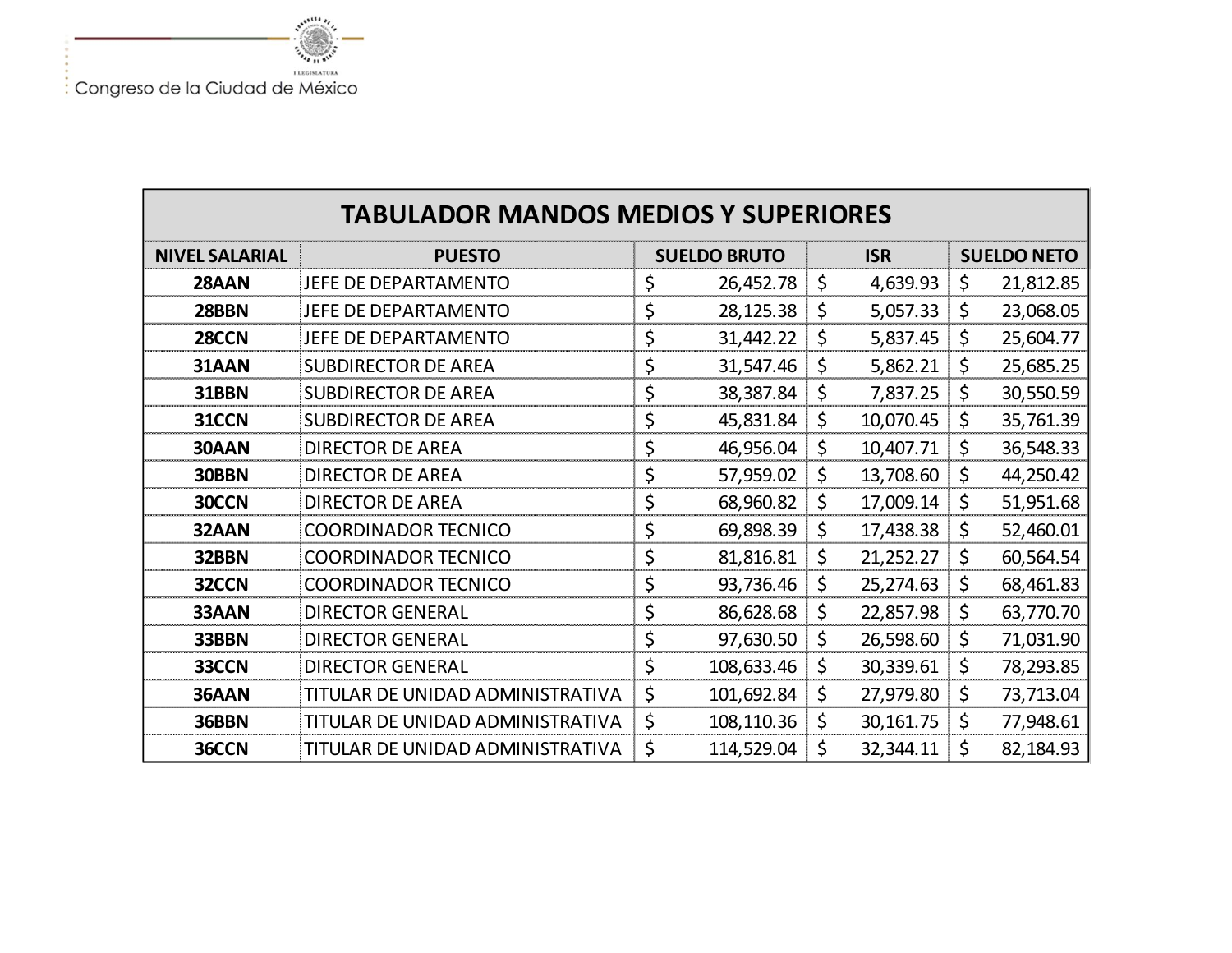

 $\blacksquare$ 

**Section** 

| <b>TABULADOR HONORARIOS GRUPO PARLAMENTARIO</b> |                    |                         |                     |                    |  |  |  |  |  |
|-------------------------------------------------|--------------------|-------------------------|---------------------|--------------------|--|--|--|--|--|
| <b>NIVEL</b>                                    | <b>PUESTO</b>      | <b>SUELDO BRUTO</b>     | <b>ISR MENSUAL</b>  | <b>SUELDO NETO</b> |  |  |  |  |  |
| HGP1                                            | <b>COLABORADOR</b> | \$<br>2,264.10          | \$<br>122.67        | \$<br>2,141.43     |  |  |  |  |  |
| HGP2                                            | COLABORADOR        | \$<br>3,406.10          | \$<br>195.77        | \$<br>3,210.43     |  |  |  |  |  |
| HGP3                                            | COLABORADOR        | \$<br>4,548.30          | \$<br>284.00        | \$<br>4,264.30     |  |  |  |  |  |
| HGP4                                            | <b>COLABORADOR</b> | \$<br>5,140.50          | \$<br>348.43        | \$<br>4,792.07     |  |  |  |  |  |
| HGP5                                            | <b>COLABORADOR</b> | $\varsigma$<br>5,733.60 | \$<br>412.96        | \$<br>5,320.64     |  |  |  |  |  |
| HGP6                                            | <b>COLABORADOR</b> | \$<br>6,563.40          | \$<br>503.24        | \$<br>6,060.16     |  |  |  |  |  |
| HGP7                                            | COLABORADOR        | \$<br>7,156.50          | \$<br>567.77        | \$<br>6,588.73     |  |  |  |  |  |
| HGP8                                            | COLABORADOR        | \$<br>8,108.70          | \$<br>707.69        | \$<br>7,401.01     |  |  |  |  |  |
| HGP9                                            | COLABORADOR        | \$<br>8,728.50          | \$<br>809.30        | \$<br>7,919.20     |  |  |  |  |  |
| <b>HGP10</b>                                    | COLABORADOR        | \$<br>9,348.90          | \$<br>920.47        | \$<br>8,428.43     |  |  |  |  |  |
| <b>HGP11</b>                                    | COLABORADOR        | \$<br>9,983.40          | \$<br>1,034.17      | \$<br>8,949.23     |  |  |  |  |  |
| <b>HGP12</b>                                    | COLABORADOR        | \$<br>10,617.90         | \$<br>1,158.86      | \$<br>9,459.04     |  |  |  |  |  |
| <b>HGP13</b>                                    | COLABORADOR        | \$<br>11,255.10         | \$<br>1,294.97      | \$<br>9,960.13     |  |  |  |  |  |
| <b>HGP14</b>                                    | <b>COLABORADOR</b> | \$<br>11,912.10         | \$<br>1,435.30      | \$<br>10,476.80    |  |  |  |  |  |
| <b>HGP15</b>                                    | COLABORADOR        | \$<br>13,225.50         | \$<br>1,715.85      | \$<br>11,509.65    |  |  |  |  |  |
| <b>HGP16</b>                                    | <b>COLABORADOR</b> | \$<br>14,539.20         | $\zeta$<br>1,996.45 | \$<br>12,542.75    |  |  |  |  |  |
| <b>HGP17</b>                                    | COLABORADOR        | \$<br>15,852.60         | \$<br>2,277.00      | \$<br>13,575.60    |  |  |  |  |  |
| <b>HGP18</b>                                    | COLABORADOR        | \$<br>17,823.00         | \$<br>2,697.87      | \$<br>15,125.13    |  |  |  |  |  |
| <b>HGP19</b>                                    | COLABORADOR        | \$<br>19,136.70         | \$<br>2,978.48      | \$<br>16,158.22    |  |  |  |  |  |
| <b>HGP20</b>                                    | COLABORADOR        | \$<br>20,450.10         | \$<br>3,259.02      | \$<br>17,191.08    |  |  |  |  |  |
| <b>HGP21</b>                                    | <b>COLABORADOR</b> | \$<br>21,763.80         | \$<br>3,561.09      | \$<br>18,202.71    |  |  |  |  |  |
| <b>HGP22</b>                                    | COLABORADOR        | \$<br>22,420.50         | \$<br>3,715.55      | \$<br>18,704.95    |  |  |  |  |  |
| <b>HGP23</b>                                    | <b>COLABORADOR</b> | \$<br>23,097.00         | \$<br>3,874.66      | \$<br>19,222.34    |  |  |  |  |  |
| <b>HGP24</b>                                    | COLABORADOR        | \$<br>25,139.10         | \$<br>4,354.96      | \$<br>20,784.14    |  |  |  |  |  |
| <b>HGP25</b>                                    | <b>COLABORADOR</b> | \$<br>30,584.40         | \$<br>5,635.70      | \$<br>24,948.70    |  |  |  |  |  |
| <b>HGP26</b>                                    | COLABORADOR        | \$<br>31,945.80         | \$<br>5,955.90      | \$<br>25,989.90    |  |  |  |  |  |
| <b>HGP27</b>                                    | COLABORADOR        | \$<br>34,260.00         | \$<br>6,598.90      | \$<br>27,661.10    |  |  |  |  |  |
| <b>HGP28</b>                                    | COLABORADOR        | \$<br>42,205.20         | \$<br>8,982.46      | \$<br>33,222.74    |  |  |  |  |  |
| <b>HGP29</b>                                    | COLABORADOR        | \$<br>46,789.50         | \$<br>10,357.75     | \$<br>36,431.75    |  |  |  |  |  |
| <b>HGP30</b>                                    | <b>COLABORADOR</b> | \$<br>48,929.10         | \$<br>10,999.63     | \$<br>37,929.47    |  |  |  |  |  |

┑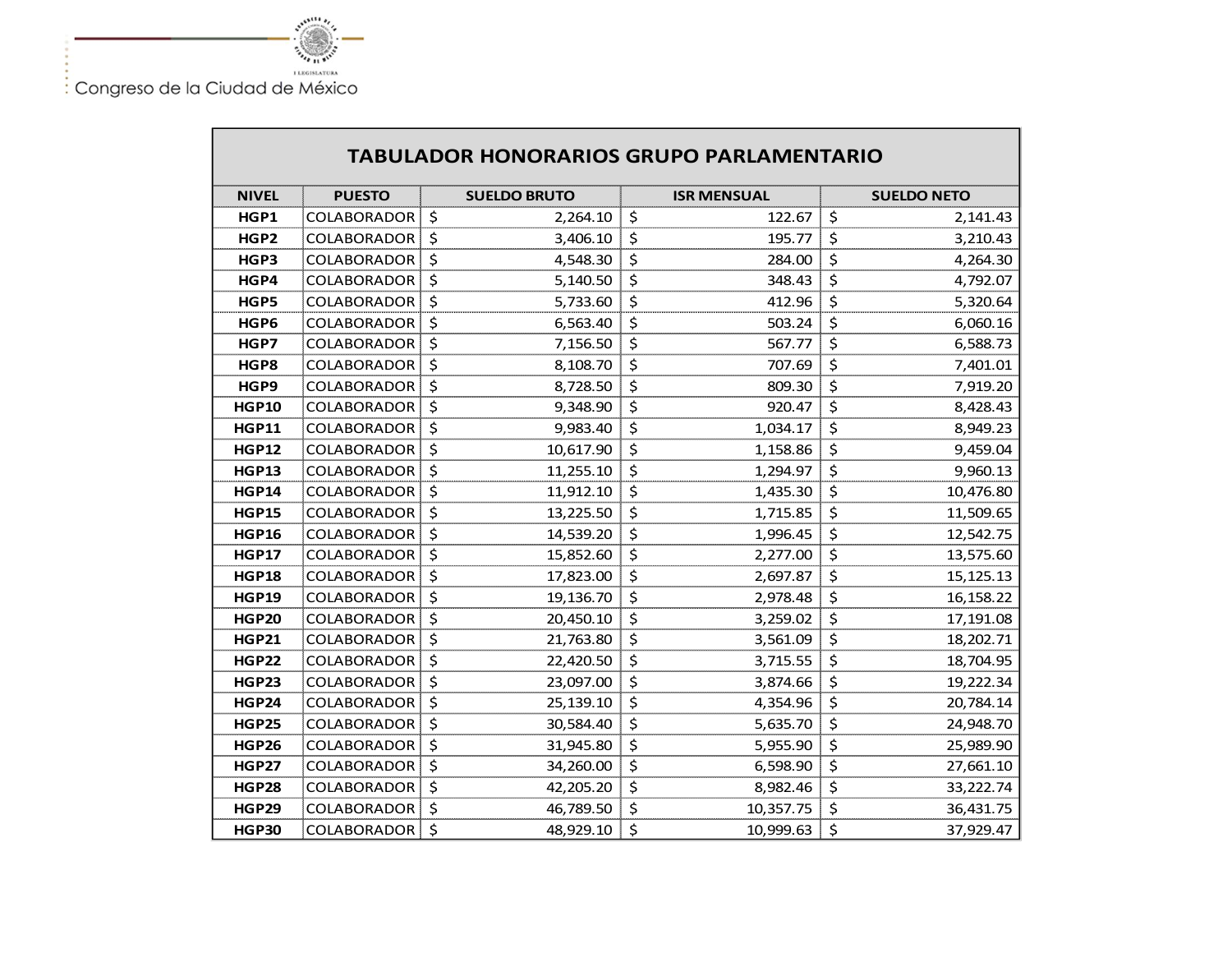

| <b>TABULADOR TÉCNICO OPERATIVO DE CONFIANZA</b> |                                       |                      |           |                    |          |                     |             |
|-------------------------------------------------|---------------------------------------|----------------------|-----------|--------------------|----------|---------------------|-------------|
| <b>NIVEL</b>                                    | <b>PUESTO</b>                         | <b>IMPORTE BRUTO</b> |           | <b>ISR MENSUAL</b> |          | <b>IMPORTE NETO</b> |             |
| CO <sub>1</sub>                                 | <b>AUXILIAR "A"</b>                   | \$                   | 12,555.70 | \$                 | 1,388.46 | \$                  | 11, 167. 24 |
| CO <sub>2</sub>                                 | <b>AUXILIAR "B"</b>                   | \$                   | 14,323.45 | \$                 | 1,766.04 | \$                  | 12,557.41   |
| CO <sub>3</sub>                                 | <b>AUXILIAR "C"</b>                   | \$                   | 15,459.43 | \$                 | 2,008.68 | \$                  | 13,450.75   |
| <b>C04</b>                                      | <b>AGENTE DE RESGUARDO "A"</b>        | \$                   | 16,271.64 | \$                 | 2,182.17 | \$                  | 14,089.47   |
| C <sub>05</sub>                                 | <b>TECNICO "A"</b>                    | \$                   | 16,929.85 | \$                 | 2,322.77 | \$                  | 14,607.08   |
| C <sub>06</sub>                                 | <b>TECNICO "B"</b>                    | \$                   | 17,440.70 | \$                 | 2,455.42 | \$                  | 14,985.28   |
| <b>C07</b>                                      | <b>AGENTE DE RESGUARDO "B"</b>        | \$                   | 19,276.05 | \$                 | 2,823.93 | \$                  | 16,452.12   |
| <b>C08</b>                                      | <b>TECNICO "C"</b>                    | \$                   | 20,566.02 | $\zeta$            | 3,099.46 | \$                  | 17,466.56   |
| C <sub>09</sub>                                 | <b>INVESTIGADOR "B"</b>               | \$                   | 20,911.12 | $\zeta$            | 3,173.16 | \$                  | 17,737.96   |
| C10                                             | <b>INVESTIGADOR "A"</b>               | \$                   | 23,018.43 | \$                 | 3,623.30 | \$                  | 19,395.13   |
| C11                                             | <b>INVESTIGADOR "C"</b>               | \$                   | 24,420.13 | \$                 | 3,926.92 | \$                  | 20,493.21   |
| C12                                             | <b>INVESTIGADOR "D"</b>               | \$                   | 26,877.68 | \$                 | 4,504.98 | \$                  | 22,372.70   |
| C13                                             | JEFE DE GRUPO DE RESGUARDO            | \$                   | 27,790.60 | \$                 | 4,719.73 | \$                  | 23,070.87   |
| C14                                             | INVESTIGADOR ESPECIALIZADO "A"        | \$                   | 28,560.53 | \$                 | 4,900.77 | \$                  | 23,659.76   |
| C15                                             | <b>INVESTIGADOR ESPECIALIZADO "B"</b> | \$                   | 30,524.52 | \$                 | 5,362.73 | \$                  | 25, 161.79  |
| C16                                             | <b>INVESTIGADOR ESPECIALIZADO "C"</b> | \$                   | 46,524.19 | \$                 | 9,666.71 | \$                  | 36,857.48   |